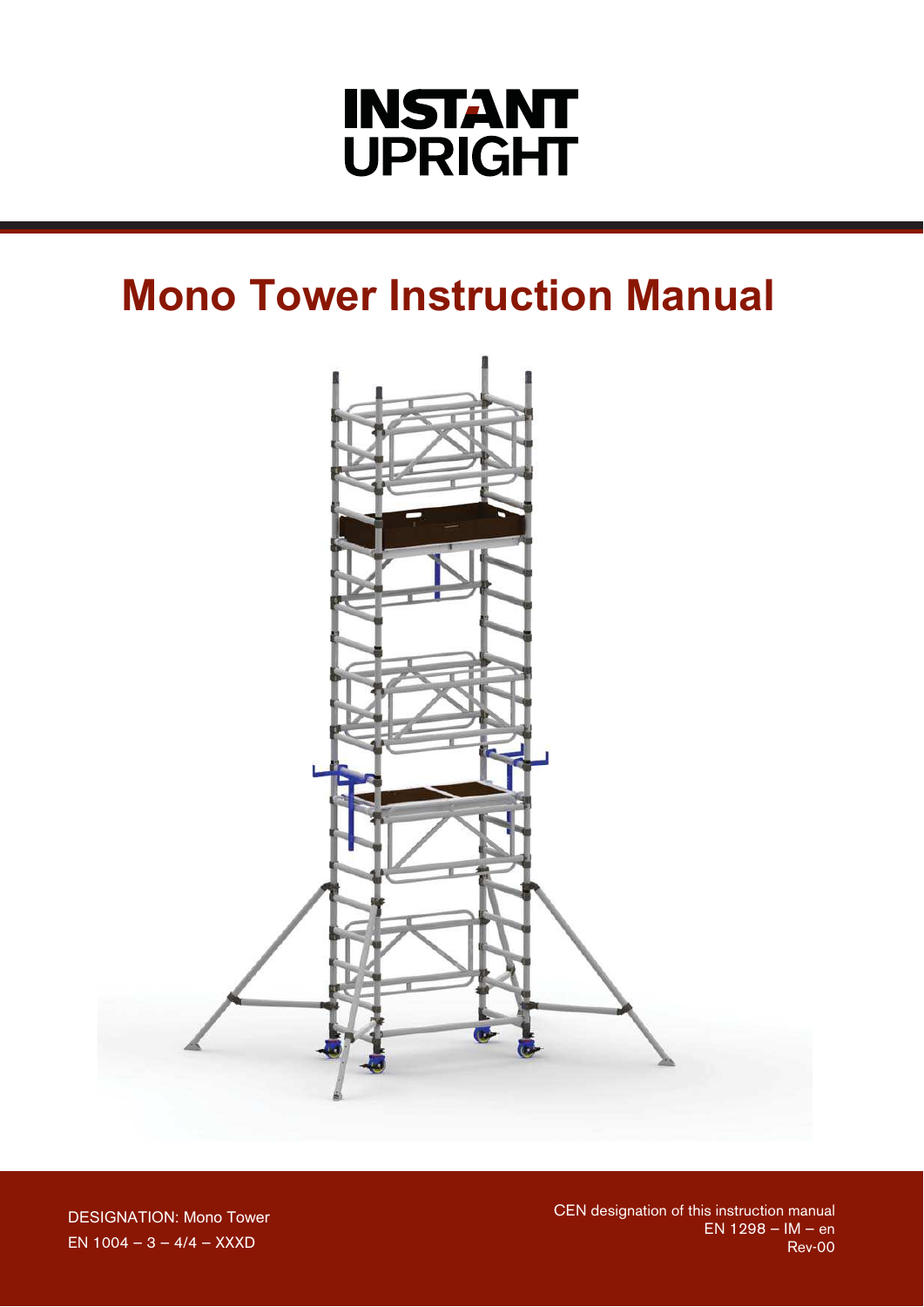

This assembly instruction is designed to provide a step by step guide to ensure easy and safe erection using the 3T (Through The Trap) build method.

Read this guide and ensure understanding before starting assembly.

The guide shows construction of a spigot-down system. A spigot-up system follows the same steps.

#### **SAFE WORKING LOADS AND WORKING HEIGHTS**

The Mono 250 has been designed for Class 3 load conditions.

The total load on the tower should not exceed 360kg.

Do not extend the build height above that shown in this guide.

### **ASSEMBLY PROCESS**

#### **1. Preparation**

- Locate the tower, ensuring ground is level.
- Unlock the interlock clips on all frames.
- When installed, always move the interlock clip to the "locked" position.
- Sort the braces into horizontal and diagonal braces the diagonals are slightly longer.
- Unlock the brace locks.

#### **2. Base**

- Ensure the base is level.
- Lock castors before ascending any part of the tower.



Unlocked

Locked

Unlocked

Locked

#### **3. Locking down the platform (Windlock)**

A windlock clip is installed on the platform at the hook. This is locked as shown.

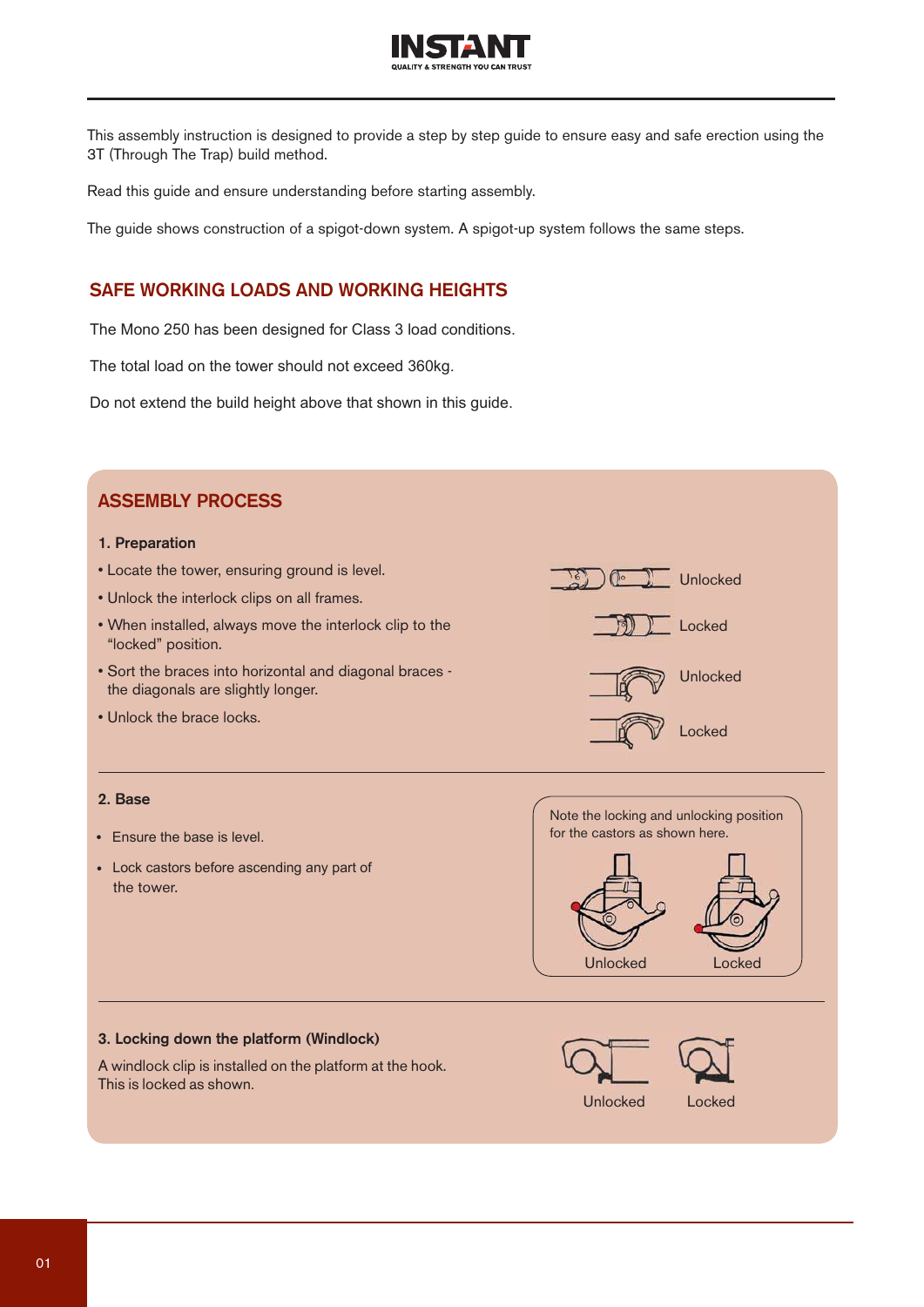

### **USAGE ADVICE**

- Check that all components are on site and in good working order.
- Ensure that the assembly location is checked to prevent hazards during assembly, dismantling or moving and while working on the tower. Particular attention should be given to the ground condition, whether level or sloping, obstructions and wind conditions. The ground condition must be capable of supporting the tower structure.
- Towers must always be climbed from the inside of the assembly using the ladder.
- Lifting of components must be done inside the effective base area of the tower; components can be lifted onto supporting frames as described in the following build sequence.
- . Moving the tower must only be done by manual effect from the base of the tower.
- When moving tower be aware of overhead hazards (e.g. electric cables).
- No personnel or material to be on the platform whilst the tower is being moved.
- . Beware of horizontal loads which can lead to instability of the tower. The maximum side force is 20kg.
- Do not use boxes or steps to gain additional height. If extra height required, contact your distributor to get extra components.
- Do not lift or suspend an assembled mobile tower.
- Damaged components or components from other tower systems must never be used.
- Stabilisers should always be fitted when specified. Use the stabiliser shown on the component list according to the tower height.
- When wind exceeds Beaufort force 4, cease using the tower.
- If wind is expected to reach Beaufort force 6, tie tower to a rigid structure.
- If winds of Force 8 are forecast, dismantle the tower or remove to shelter.
- Ensure that the guardrail protection meets all national safety regulations.

| Wind speeds    |          |           |          |                                             |  |  |  |  |
|----------------|----------|-----------|----------|---------------------------------------------|--|--|--|--|
| Force          | Peak mph | Peak km/h | Peak m/s | Guidance                                    |  |  |  |  |
| $\overline{4}$ | 18       | 29        | 8.1      | Moderate breeze - raises dust & loose paper |  |  |  |  |
| 6              | 31       | 50        | 13.9     | Strong breeze - difficult to use umbrella   |  |  |  |  |
| 8              | 48       | 74        | 20.8     | Gale force - walking is difficult           |  |  |  |  |

#### **CARE AND MAINTENANCE**

- Keep all equipment clean, especially spigots and sockets where frames join. Spigots should fit easily into sockets. Lubricate with light oil.
- . Remove dirt or paint from adjustable legs with a light brush, lightly oil the leg locks.
- . Do not strike or hammer components. Do not throw or drop onto hard surfaces.
- Lightly oil spring mechanism of the hooks.
- For transport and storage, components are best stored vertically.
- Damaged parts must be repaired or replaced; refer to the Instant Upright website for further advice or contact your equipment supplier for advice.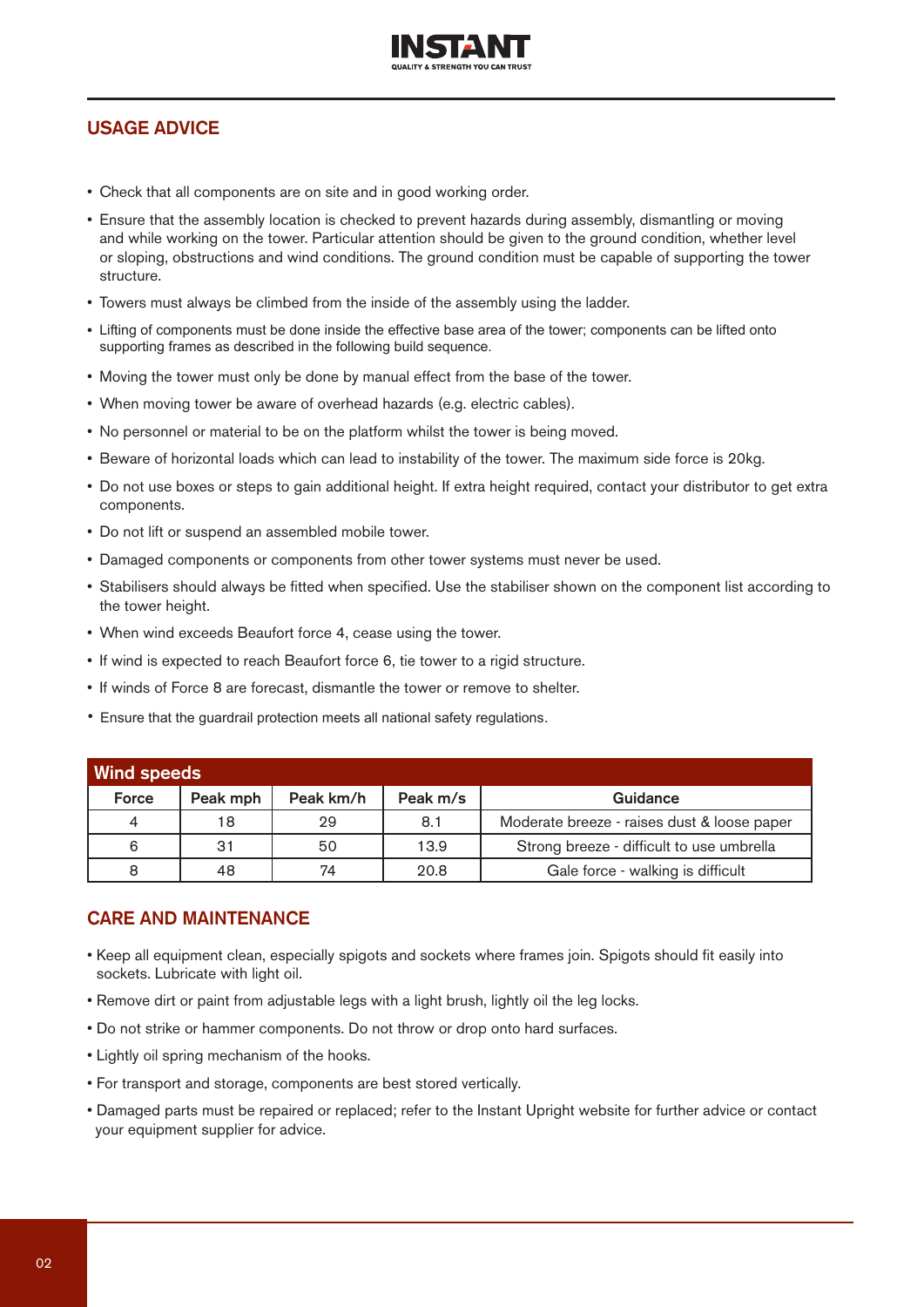

## **STABILISERS**

Stabilisers are to be used, when specified, to guarantee the structural stability of the tower.



## $x = 2700$ mm

#### **ALWAYS ENSURE STABILISER SIZE IS CORRECT AND ABLE TO SUPPORT TOWER**

Lightly tighten the upper clamps above the sixth rung on each corner post. Position the lower clamp above the bottom rung. Ensure the lower arm is as horizontal as possible. Position the stabilisers so that the footpads are approximately equidistant from each other, as shown in Fig.2. Adjust the outrigger and reposition the clamps as required to make firm contact with the ground. Ensure the clips with locking pin are in place. When in the correct position, tighten the clamps firmly.

To position the tower against a wall, do not remove the stabiliser; move parallel with the wall. (Fig.3)

To position the tower in a corner, remove the inside stabiliser and place the outside two parallel with the wall.  $(Fig.4)$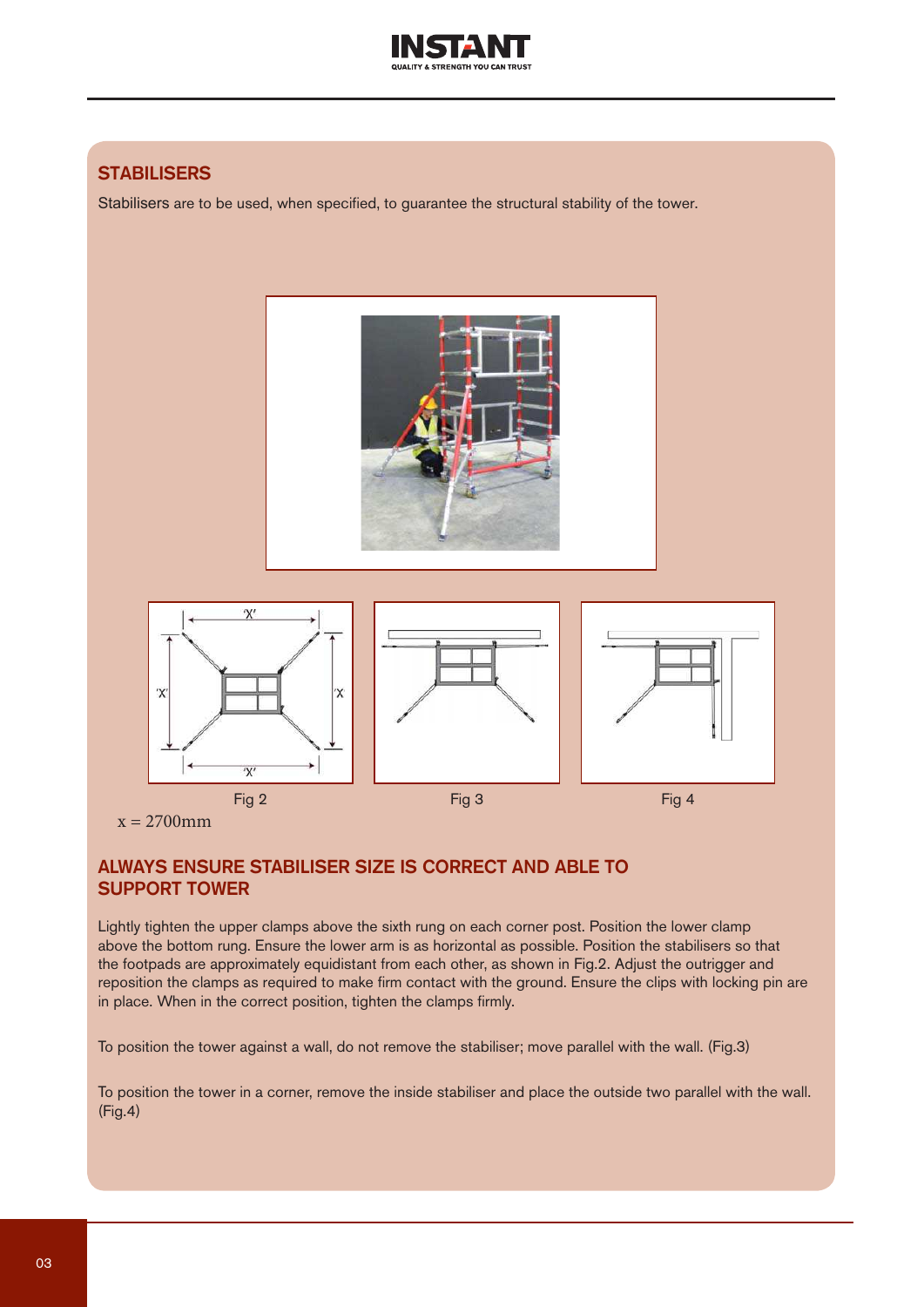

### **SPECIFIC PRODUCT INFORMATION**

**Table of parts and quantities**

| Mono 250 - 2m, 4m to BS1139-6 to EN1004 and WAHR |                |                |  |  |  |  |
|--------------------------------------------------|----------------|----------------|--|--|--|--|
| Platform Height (m)                              | 2m             | 4m             |  |  |  |  |
| Work Height (m)                                  | 4 <sub>m</sub> | 6 <sub>m</sub> |  |  |  |  |
| Tower Height (m)                                 | 3m             | 5 <sub>m</sub> |  |  |  |  |
| Tower Weight in kg                               | 96.7           | 148.2          |  |  |  |  |

| <b>Description</b>       | Weight (kg)    | 2m             | 4 <sub>m</sub> |
|--------------------------|----------------|----------------|----------------|
| 1m extension frame       | 5.0            | 6              | 10             |
| Guardrail bracing-frame  | 4.0            | 4              | 7              |
| Trapdoor platform (1.3m) | 9.5            |                | $\overline{2}$ |
| Horizontal brace         | 1.5            |                |                |
| Stabiliser               | 4.5            | 4              | 4              |
| Adjustable leg           | 2.3            | $\overline{4}$ | 4              |
| Castor                   | $\overline{4}$ | 4              | 4              |
| Toe-board set            | 6.0            | 1              |                |
| Hanging brackets         | 0.5            |                | 3              |

#### **MOVING TOWER**

**To move the tower to a new position, first prepare the tower.**

- Check that the wind speed does not exceed 29km/h (8.1m/s).
- Ensure the tower is empty (material and personnel)
- Check for overhead obstructions including electrical cables.
- Raise and stabiliser feet (only enough to clear obstructions).
- Taking care to ensure tower stability is maintained.
- Release the castor brakes.
- Carefully move the tower by manually applying force at the base. Do not use mechanical means to move the tower.
- Once positioned prepare the tower for use.
- Check and adjust as necessary to ensure all castors and stabilisers are in firm contact with the ground.
- Check that the tower is vertical using a spirit level.
- Reapply the castor brakes.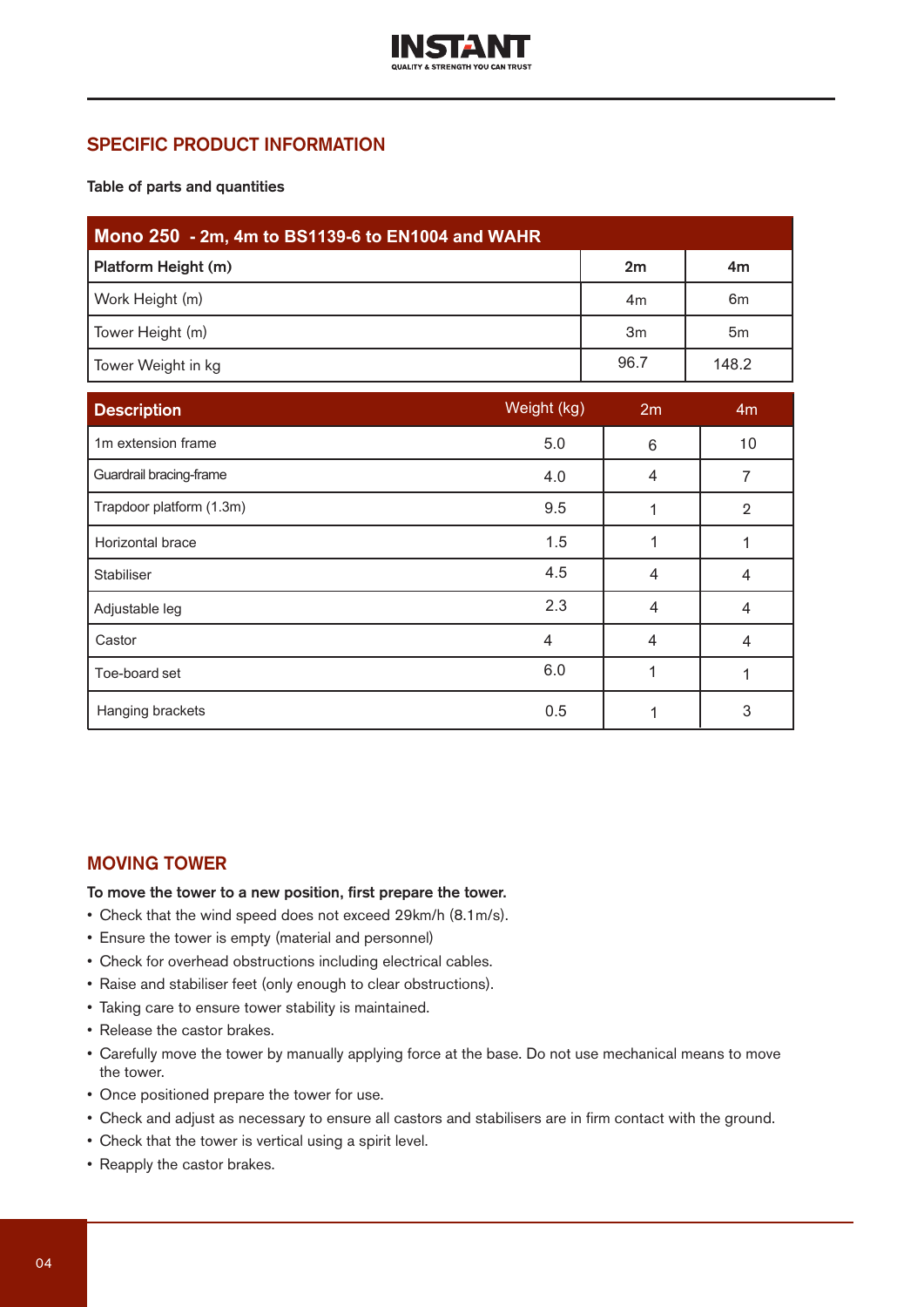

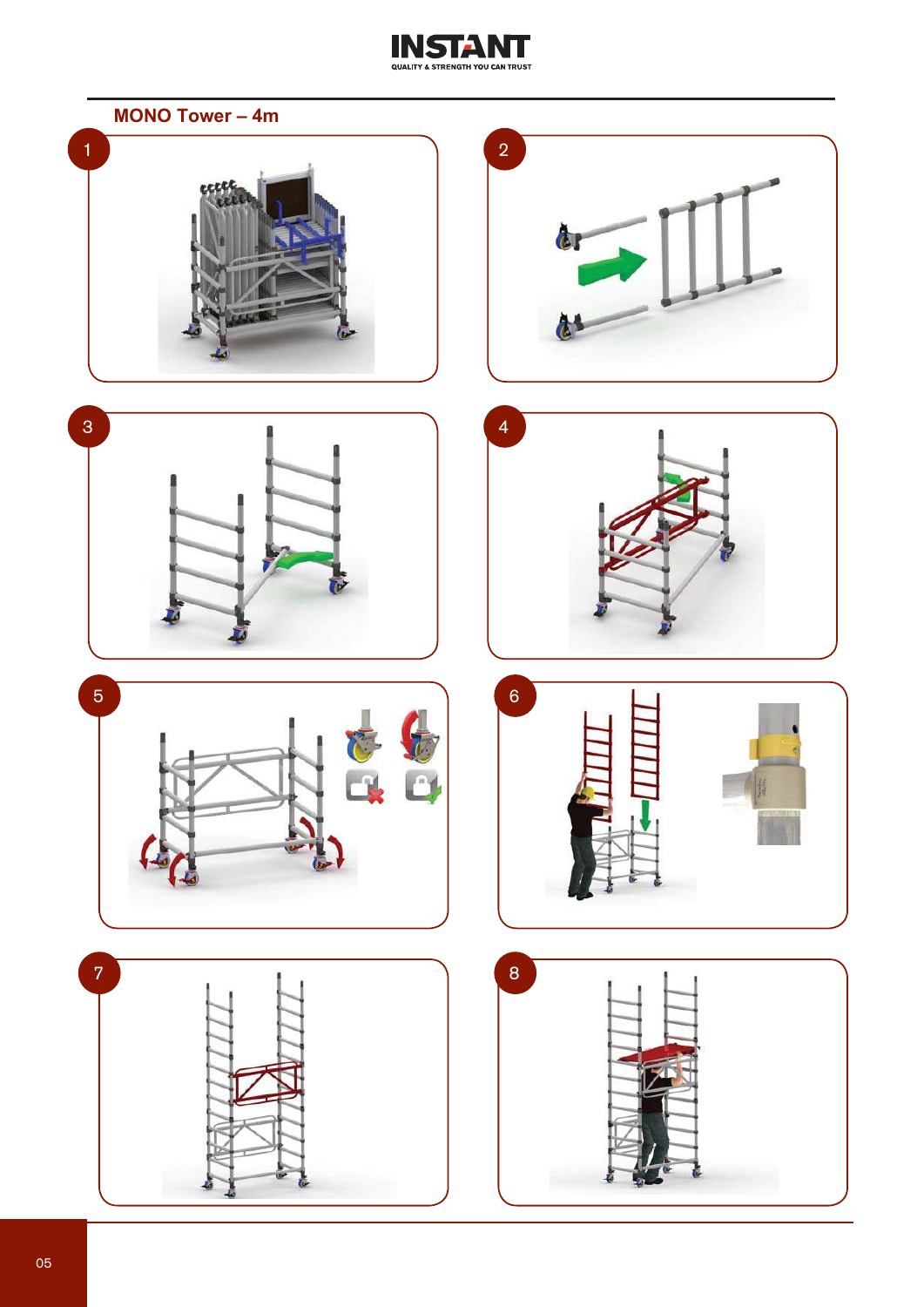